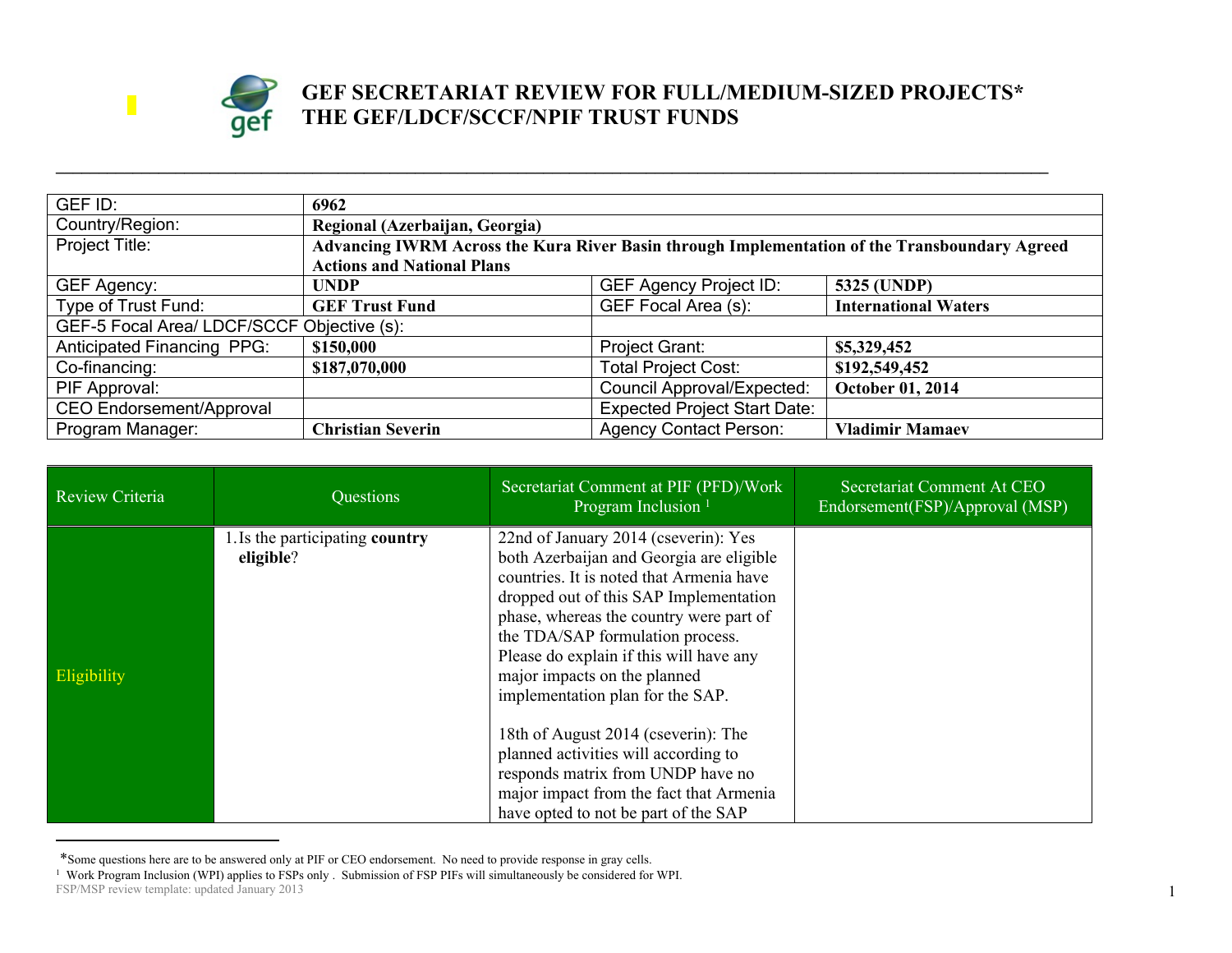| <b>Review Criteria</b>          | <b>Ouestions</b>                                                                                                                                  | Secretariat Comment at PIF (PFD)/Work<br>Program Inclusion <sup>1</sup>                                                                                                                                                                                           | Secretariat Comment At CEO<br>Endorsement(FSP)/Approval (MSP) |
|---------------------------------|---------------------------------------------------------------------------------------------------------------------------------------------------|-------------------------------------------------------------------------------------------------------------------------------------------------------------------------------------------------------------------------------------------------------------------|---------------------------------------------------------------|
|                                 |                                                                                                                                                   | implementation project. further, the<br>planned activities and the project as a<br>whole has been designed in a way that<br>will allow Armenia to part take if<br>Armenia during project implementation<br>opts for this.<br>25th of August (cseverin): Addressed |                                                               |
|                                 | 2. Has the operational focal point<br>endorsed the project?                                                                                       | 18th of August 2014 (cseverin): Yes                                                                                                                                                                                                                               |                                                               |
|                                 | 3. Is the proposed Grant (including<br>the Agency fee) within the<br>resources available from (mark<br>all that apply):<br>• the STAR allocation? |                                                                                                                                                                                                                                                                   |                                                               |
|                                 | • the focal area allocation?                                                                                                                      | 18th of August 2014 (cseverin): Yes, the                                                                                                                                                                                                                          |                                                               |
| <b>Resource</b><br>Availability |                                                                                                                                                   | funds are available within the IW Focal<br>Area Allocation, however, pleased<br>change the IW strategy to be IW 2 and<br>program 4, instead of the presently<br>selected                                                                                          |                                                               |
|                                 |                                                                                                                                                   | 25th of August (cseverin): Addressed                                                                                                                                                                                                                              |                                                               |
|                                 | • the LDCF under the principle of<br>equitable access                                                                                             |                                                                                                                                                                                                                                                                   |                                                               |
|                                 | • the SCCF (Adaptation or<br>Technology Transfer)?                                                                                                |                                                                                                                                                                                                                                                                   |                                                               |
|                                 | • the Nagoya Protocol Investment<br>Fund                                                                                                          |                                                                                                                                                                                                                                                                   |                                                               |
|                                 | • focal area set-aside?                                                                                                                           |                                                                                                                                                                                                                                                                   |                                                               |
| <b>Strategic Alignment</b>      | 4. Is the project aligned with the<br>focal area/multifocal areas/<br><b>LDCF/SCCF/NPIF results</b><br>framework and strategic<br>objectives?     | 18th of August 2014 (cseverin): The<br>resubmitted proposal focuses on the Kura<br>River. However, please note in the PIF to<br>what extend Turkey is a regional partner<br>in the Kura basin.                                                                    |                                                               |
|                                 | For BD projects: Has the project                                                                                                                  |                                                                                                                                                                                                                                                                   |                                                               |

FSP/MSP review template: updated January 2013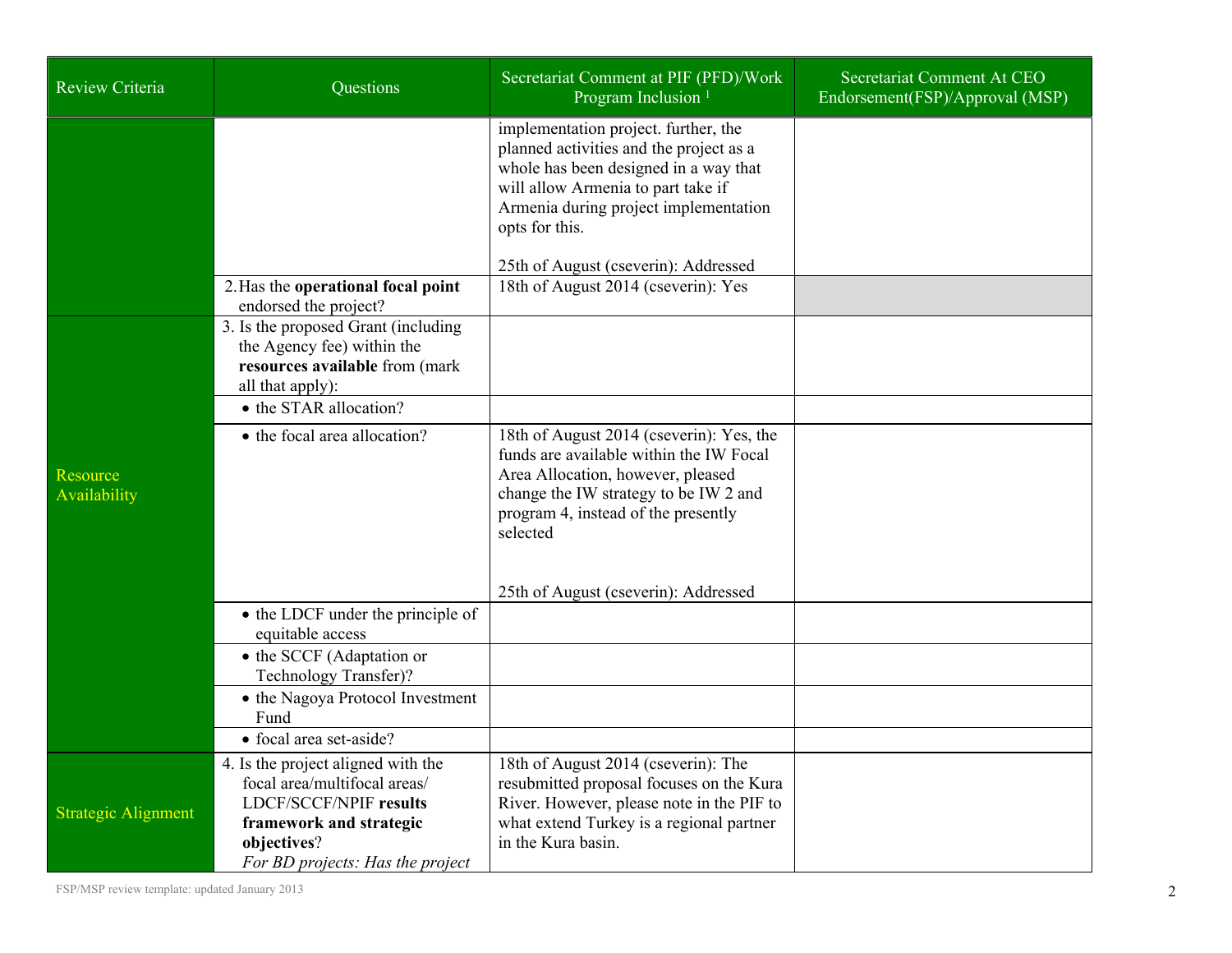| Review Criteria       | Questions                                                                                                                                                                                                | Secretariat Comment at PIF (PFD)/Work<br>Program Inclusion <sup>1</sup>                                                                                                                                                                                                      | Secretariat Comment At CEO<br>Endorsement(FSP)/Approval (MSP) |
|-----------------------|----------------------------------------------------------------------------------------------------------------------------------------------------------------------------------------------------------|------------------------------------------------------------------------------------------------------------------------------------------------------------------------------------------------------------------------------------------------------------------------------|---------------------------------------------------------------|
|                       | explicitly articulated which Aichi<br>Target(s) the project will help<br>achieve and are SMART<br>indicators identified, that will be<br>used to track progress toward<br>achieving the Aichi target(s). | 25th of August (cseverin): Addressed                                                                                                                                                                                                                                         |                                                               |
|                       | 5. Is the project consistent with the<br>recipient country's national<br>strategies and plans or reports<br>and assessments under relevant<br>conventions, including NPFE,<br>NAPA, NCSA, NBSAP or NAP?  | 18th of August 2014 (cseverin): The<br>planned activities on the Kura River will<br>according to responds matrix from UNDP<br>have no major impact from the fact that<br>Armenia have opted to not be part of the<br>SAP implementation project.                             |                                                               |
|                       | 6. Is (are) the <b>baseline</b> $project(s)$ ,                                                                                                                                                           | 25th of August (cseverin): Yes<br>18th of August 2014 (cseverin): Yes                                                                                                                                                                                                        |                                                               |
|                       | including problem(s) that the<br>baseline project(s) seek/s to<br>address, sufficiently described and<br>based on sound data and<br>assumptions?                                                         |                                                                                                                                                                                                                                                                              |                                                               |
|                       | 7. Are the components, outcomes<br>and outputs in the project<br>framework (Table B) clear,<br>sound and appropriately detailed?                                                                         | 18th of August 2014 (cseverin): Capacity<br>build during the Initial year(s) of SAP<br>implementation will enable the countries<br>to address the above mentioned SAP<br>priorities and activities.                                                                          |                                                               |
| <b>Project Design</b> |                                                                                                                                                                                                          | The project still has a high portion of its<br>funds to support capacity building<br>(component 4 and 5, summing up to<br>\$1.63 mio or $32\%$ of the entire<br>investment) but seems to be needed<br>towards supporting implementation of the<br>SAP identified priorities. |                                                               |
|                       |                                                                                                                                                                                                          | The proposed project still mentions<br>Pilots, please be aware that this is a SAP<br>implementation project and hence it is                                                                                                                                                  |                                                               |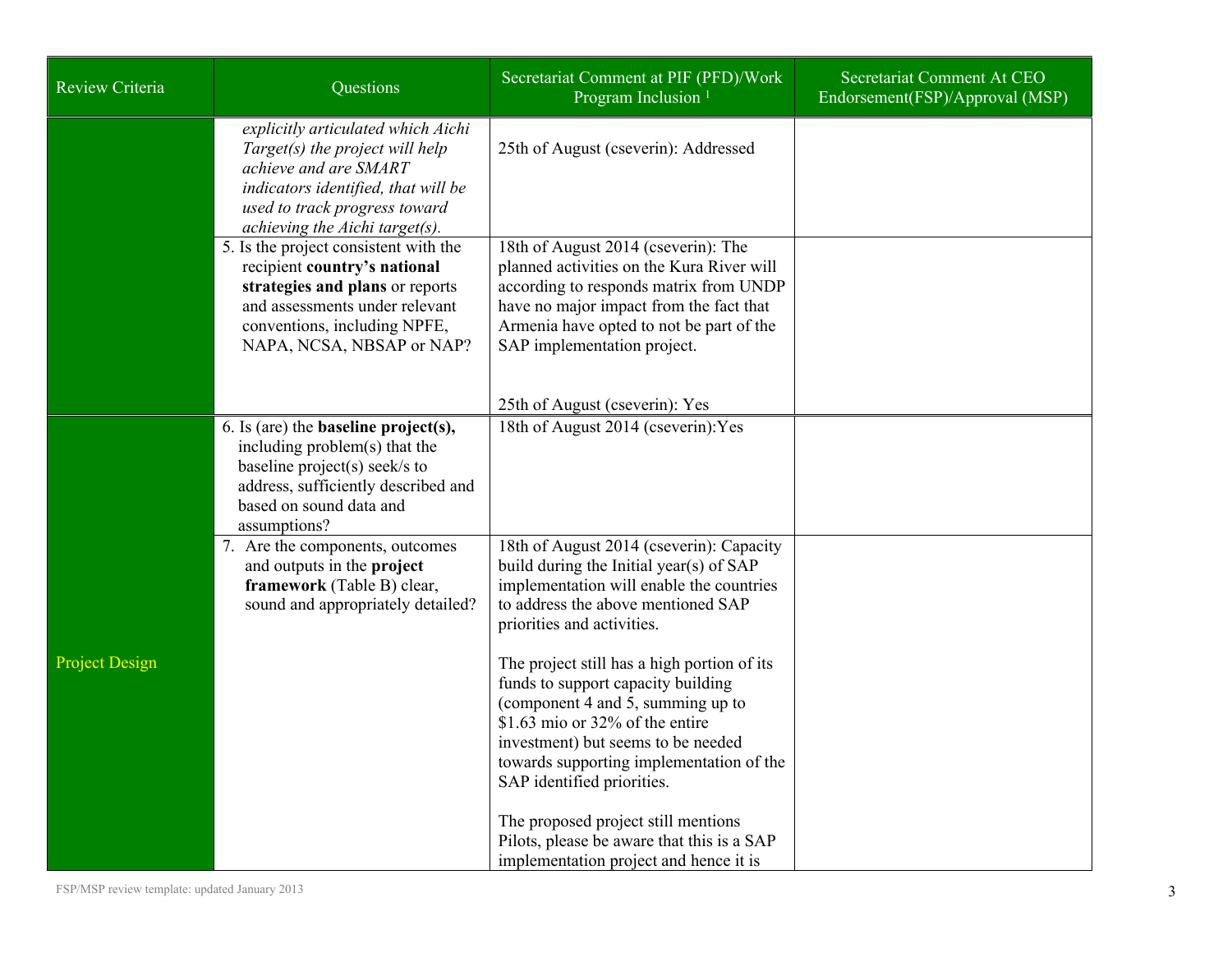| Review Criteria | Questions                                                                                                                                | Secretariat Comment at PIF (PFD)/Work<br>Program Inclusion <sup>1</sup>                                                                                                                                                                                           | Secretariat Comment At CEO<br>Endorsement(FSP)/Approval (MSP) |
|-----------------|------------------------------------------------------------------------------------------------------------------------------------------|-------------------------------------------------------------------------------------------------------------------------------------------------------------------------------------------------------------------------------------------------------------------|---------------------------------------------------------------|
|                 |                                                                                                                                          | not about piloting and demonstrating, but<br>full scale implementation of the SAP.                                                                                                                                                                                |                                                               |
|                 |                                                                                                                                          | Please include a more concrete output<br>along the lines of a "an agreement of a<br>data exchange protocol" instead of the<br>softer "mechanisms for information<br>exchange".                                                                                    |                                                               |
|                 |                                                                                                                                          | To what extend is hydropower a driver in<br>the basin, please indicate how<br>hydropower descisions, will the project<br>aim at assessing and potentially modify<br>the hydropower operation to benefit the<br>hydrological flows as well as flood<br>protection. |                                                               |
|                 |                                                                                                                                          | There is a lack of description of<br>Governance in relation to the investments<br>on the ground, please include wording to<br>this effect.                                                                                                                        |                                                               |
|                 |                                                                                                                                          | Conjunctive management, Private sector<br>engagement, harmonisation of water<br>quality standards, environmental flow<br>methodologies, gender, SGP engagement<br>have been addressed through more<br>explicit explainations in the PIF.                          |                                                               |
|                 |                                                                                                                                          | 25th of August 2014 (cseverin): Above<br>points addressed, but specificity on the<br>Data sharing Exchnage Protocol is still<br>weak, please address at time of<br>endorsement.                                                                                   |                                                               |
|                 | 8. (a) Are global environmental/<br>adaptation benefits identified? (b)<br>Is the description of the<br>incremental/additional reasoning | 18th of August 2014 (cseverin): Yes the<br>GEBs have been identified and<br>incremental reasoning applied.                                                                                                                                                        |                                                               |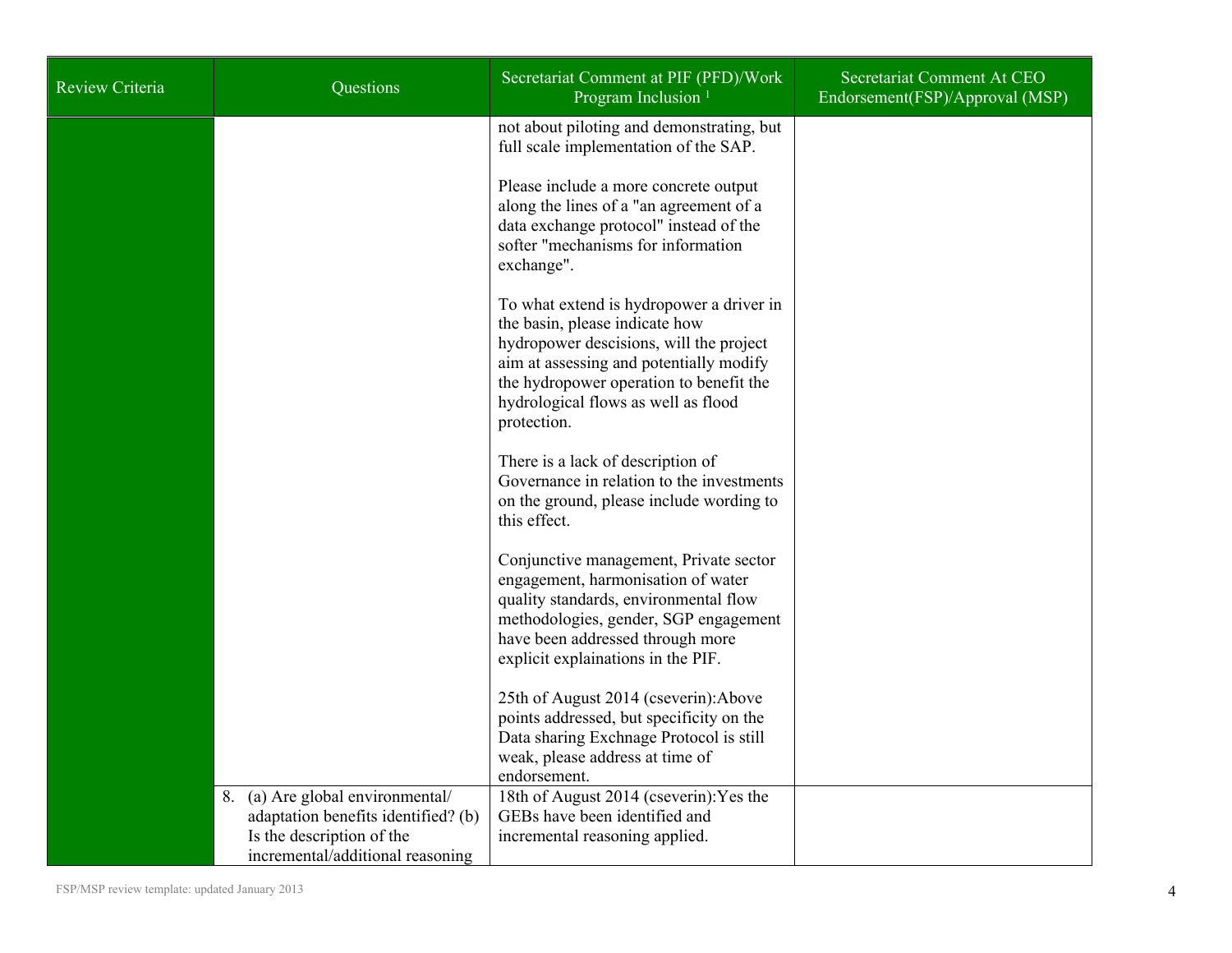| Review Criteria | Questions                                                                                                                                                                                                                                                       | Secretariat Comment at PIF (PFD)/Work<br>Program Inclusion <sup>1</sup>                                                                                                                                                                                                                                                                                                                                                                                                                                     | Secretariat Comment At CEO<br>Endorsement(FSP)/Approval (MSP) |
|-----------------|-----------------------------------------------------------------------------------------------------------------------------------------------------------------------------------------------------------------------------------------------------------------|-------------------------------------------------------------------------------------------------------------------------------------------------------------------------------------------------------------------------------------------------------------------------------------------------------------------------------------------------------------------------------------------------------------------------------------------------------------------------------------------------------------|---------------------------------------------------------------|
|                 | sound and appropriate?                                                                                                                                                                                                                                          |                                                                                                                                                                                                                                                                                                                                                                                                                                                                                                             |                                                               |
|                 | 9. Is there a clear description of:<br>a) the socio-economic benefits,<br>including gender dimensions, to<br>be delivered by the project, and<br>b) how will the delivery of such<br>benefits support the achievement<br>of incremental/additional<br>benefits? |                                                                                                                                                                                                                                                                                                                                                                                                                                                                                                             |                                                               |
|                 | 10. Is the role of public participation,<br>including CSOs, and indigenous<br>peoples where relevant, identified<br>and explicit means for their<br>engagement explained?                                                                                       | 18th of August 2014 (cseverin): Yes, the<br>PIF includes some language. However,<br>Please be much more specific, especially<br>on the GENDER Activities at the time of<br>CEO Endorsement.<br>Please be aware that the PIF mentions<br>indigenous people. is this infact<br>indigenous people or local people.<br>"Indigenous people" is a legal term with<br>potential safeguard triggers. Please<br>advice if this is indeed Ingenious people.<br>25th of August (cseverin): clarified and<br>addressed. |                                                               |
|                 | 11. Does the project take into account<br>potential major risks, including<br>the consequences of climate<br>change, and describes sufficient<br>risk mitigation measures? (e.g.,<br>measures to enhance climate<br>resilience)                                 | 18th of August 2014 (cseverin): Yes,<br>risks including Mitigation measures have<br>been included.                                                                                                                                                                                                                                                                                                                                                                                                          |                                                               |
|                 | 12. Is the project consistent and<br>properly coordinated with other<br>related initiatives in the country                                                                                                                                                      | 18th of August 2014 (cseverin): Yes                                                                                                                                                                                                                                                                                                                                                                                                                                                                         |                                                               |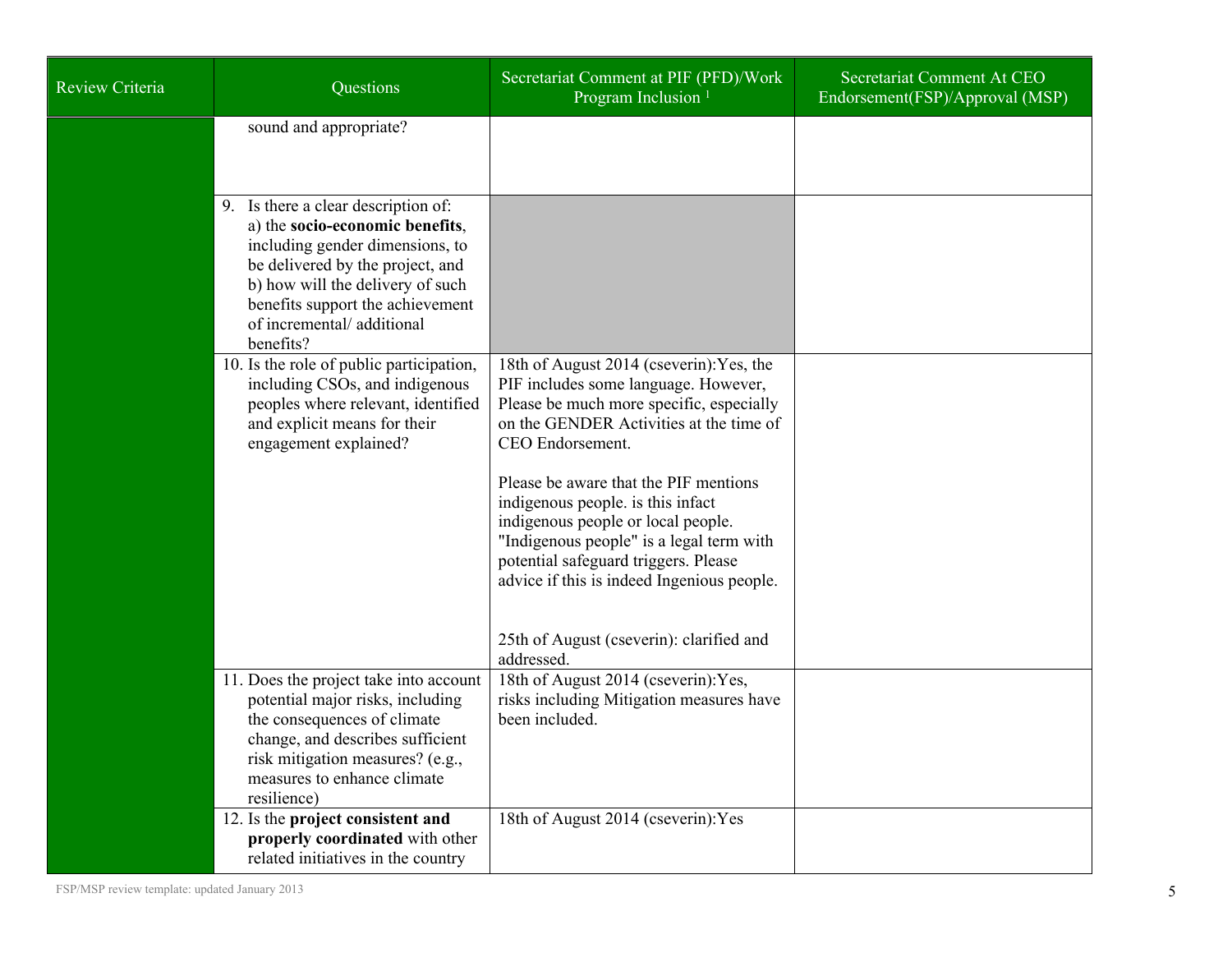| <b>Review Criteria</b>   | Questions                                                                                                                                                                                                                                                                                                                                                                                                         | Secretariat Comment at PIF (PFD)/Work<br>Program Inclusion <sup>1</sup>                                                                                                                                                                                                                                                                                                                             | Secretariat Comment At CEO<br>Endorsement(FSP)/Approval (MSP) |
|--------------------------|-------------------------------------------------------------------------------------------------------------------------------------------------------------------------------------------------------------------------------------------------------------------------------------------------------------------------------------------------------------------------------------------------------------------|-----------------------------------------------------------------------------------------------------------------------------------------------------------------------------------------------------------------------------------------------------------------------------------------------------------------------------------------------------------------------------------------------------|---------------------------------------------------------------|
|                          | or in the region?                                                                                                                                                                                                                                                                                                                                                                                                 |                                                                                                                                                                                                                                                                                                                                                                                                     |                                                               |
|                          | 13. Comment on the project's<br>innovative aspects,<br>sustainability, and potential for<br>scaling up.<br>Assess whether the project is<br>innovative and if so, how,<br>and if not, why not.<br>Assess the project's strategy<br>for sustainability, and the<br>likelihood of achieving this<br>based on GEF and Agency<br>experience.<br>Assess the potential for<br>scaling up the project's<br>intervention. | 18th of August 2014 (cseverin): The<br>proposed project will be focusing on<br>implementing IWRM across the Kura<br>Basin. This integrated approach is<br>innovative in a region where integration<br>of knowledge and disciplines<br>traditionally have not been taking place.<br>It is believed that IWRM will offer<br>potential for upscaling into other<br>neighboring countries in the basin. |                                                               |
|                          | 14. Is the project structure/design<br>sufficiently close to what was<br>presented at PIF, with clear<br>justifications for changes?                                                                                                                                                                                                                                                                              |                                                                                                                                                                                                                                                                                                                                                                                                     |                                                               |
|                          | 15. Has the cost-effectiveness of the<br>project been sufficiently<br>demonstrated, including the cost-<br>effectiveness of the project<br>design as compared to alternative<br>approaches to achieve similar<br>benefits?                                                                                                                                                                                        |                                                                                                                                                                                                                                                                                                                                                                                                     |                                                               |
|                          | 16. Is the GEF funding and co-<br>financing as indicated in Table B<br>appropriate and adequate to<br>achieve the expected outcomes<br>and outputs?                                                                                                                                                                                                                                                               | 28th of january 2014 (cseverin): Yes,<br>ratio between the GEF funds and the co-<br>finance is fine                                                                                                                                                                                                                                                                                                 |                                                               |
| <b>Project Financing</b> | 17. At PIF: Is the indicated amount<br>and composition of co-financing<br>as indicated in Table C adequate?                                                                                                                                                                                                                                                                                                       | 18th of August 2014 (cseverin): Will the<br>project be managing the Cash<br>contributions listed in table C and to what                                                                                                                                                                                                                                                                             |                                                               |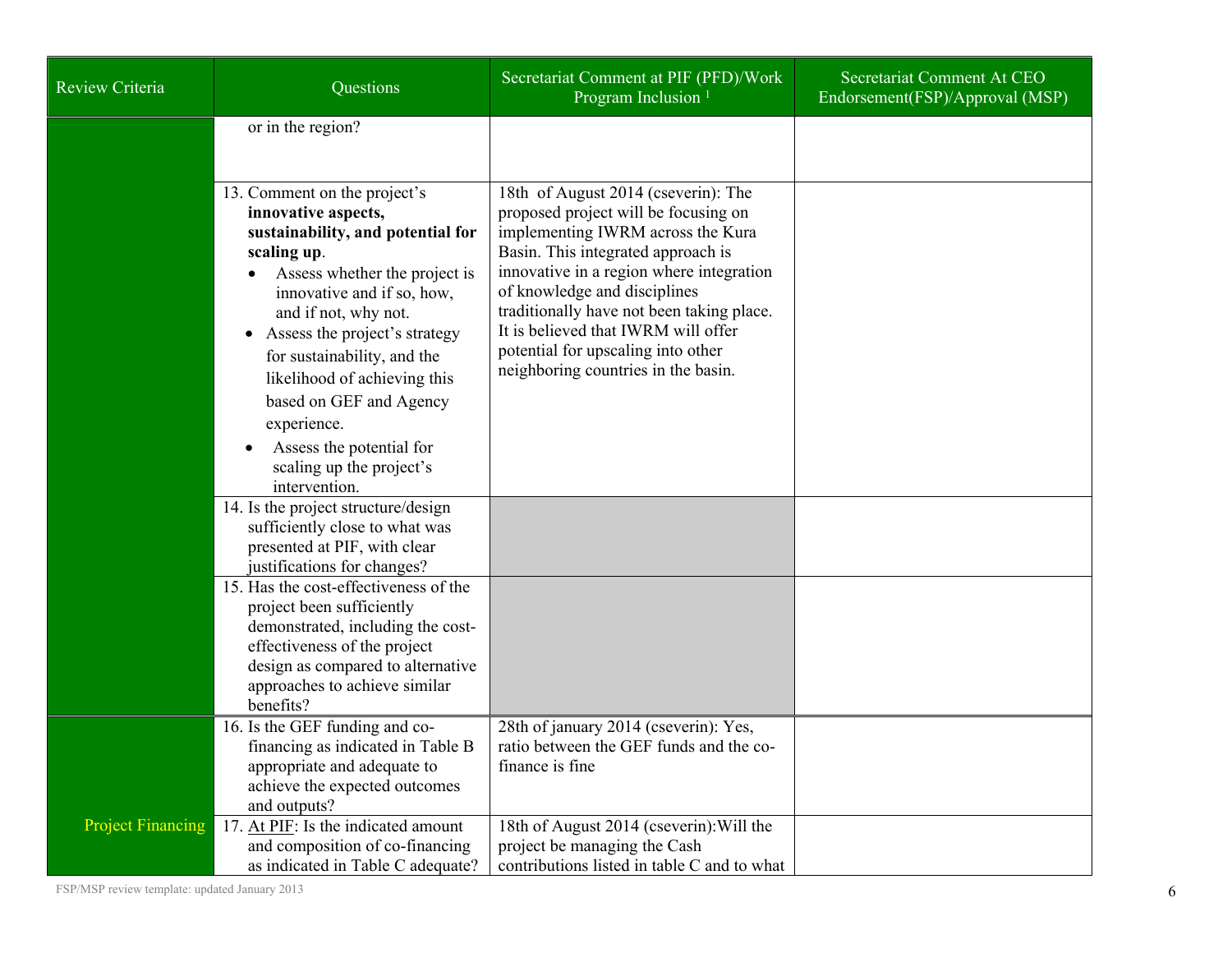| <b>Review Criteria</b>    | Questions                                                                                                                                                                                                                                                                                                                         | Secretariat Comment at PIF (PFD)/Work<br>Program Inclusion <sup>1</sup>                                                                                  | Secretariat Comment At CEO<br>Endorsement(FSP)/Approval (MSP) |
|---------------------------|-----------------------------------------------------------------------------------------------------------------------------------------------------------------------------------------------------------------------------------------------------------------------------------------------------------------------------------|----------------------------------------------------------------------------------------------------------------------------------------------------------|---------------------------------------------------------------|
|                           | Is the amount that the Agency<br>bringing to the project in line<br>with its role?<br>At CEO endorsement: Has co-<br>financing been confirmed?                                                                                                                                                                                    | extend will the funds be aligned with the<br>project activities??<br>Further, please specify what co-financing<br>the agency is bringing to the project. |                                                               |
|                           | 18. Is the funding level for project<br>management cost appropriate?                                                                                                                                                                                                                                                              | 25th of August (cseverin): Clarified.<br>22th of August (cseverin): Yes                                                                                  |                                                               |
|                           | 19. At PIF, is PPG requested? If the<br>requested amount deviates from<br>the norm, has the Agency<br>provided adequate justification<br>that the level requested is in line<br>with project design needs?<br>At CEO endorsement/ approval,<br>if PPG is completed, did Agency<br>report on the activities using the<br>PPG fund? | 22th of August (cseverin): Yes, PPG is<br>requested, it does not deviate from the<br>norm.                                                               |                                                               |
|                           | 20. If there is a non-grant<br>instrument in the project, is<br>there a reasonable calendar of<br>reflows included?                                                                                                                                                                                                               | 25th of August (cseverin): (cseverin):<br><b>NA</b>                                                                                                      |                                                               |
| <b>Project Monitoring</b> | 21. Have the appropriate Tracking<br>Tools been included with<br>information for all relevant<br>indicators, as applicable?                                                                                                                                                                                                       |                                                                                                                                                          |                                                               |
| and Evaluation            | 22. Does the proposal include a<br>budgeted M&E Plan that<br>monitors and measures results<br>with indicators and targets?                                                                                                                                                                                                        |                                                                                                                                                          |                                                               |
| <b>Agency Responses</b>   | 23. Has the Agency adequately<br>responded to comments from:                                                                                                                                                                                                                                                                      |                                                                                                                                                          |                                                               |
|                           | $\bullet$ STAP?                                                                                                                                                                                                                                                                                                                   |                                                                                                                                                          |                                                               |
|                           | <b>Convention Secretariat?</b>                                                                                                                                                                                                                                                                                                    |                                                                                                                                                          |                                                               |
|                           | The Council?                                                                                                                                                                                                                                                                                                                      |                                                                                                                                                          |                                                               |